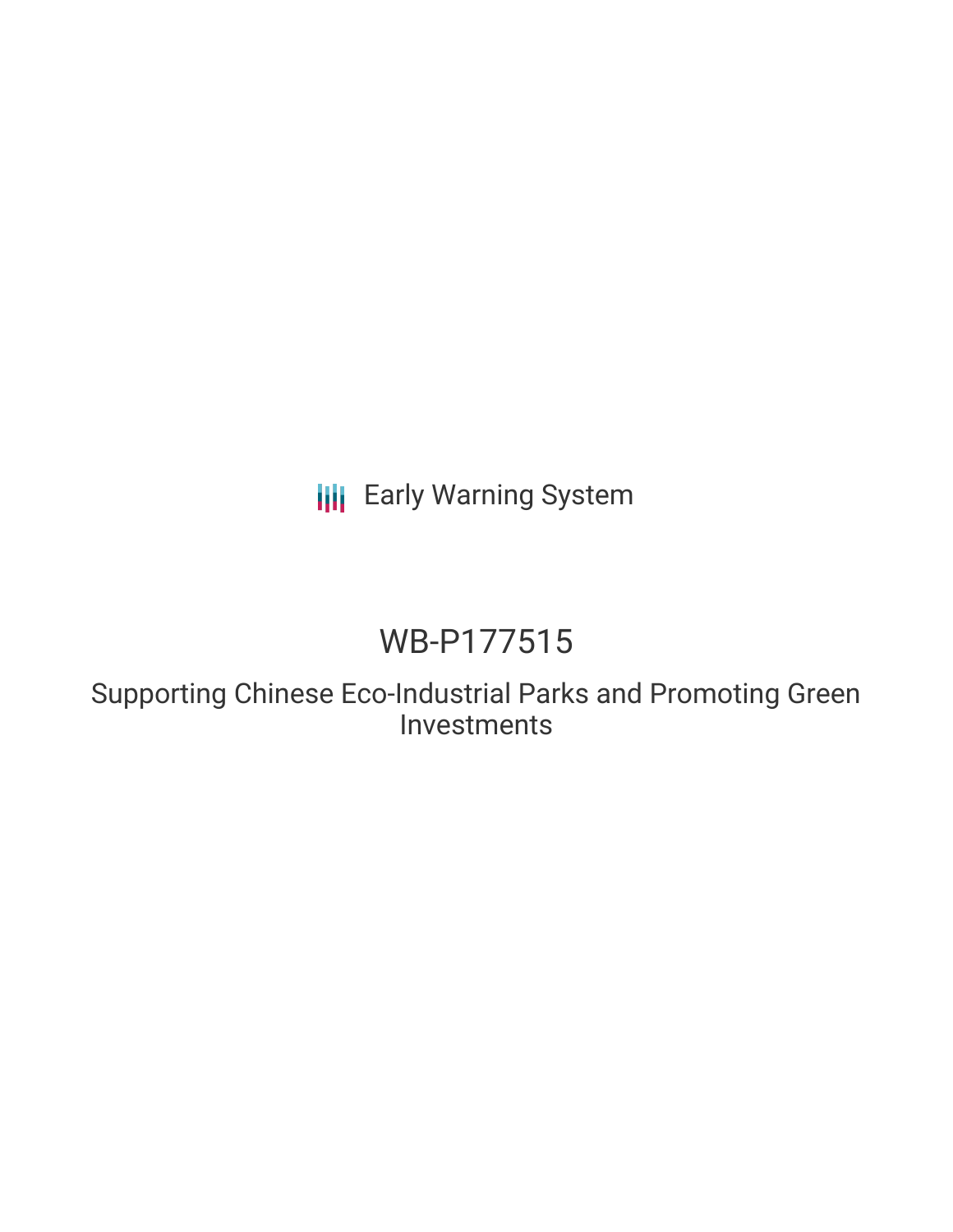

### **Quick Facts**

| <b>Countries</b>               | China                            |
|--------------------------------|----------------------------------|
| <b>Financial Institutions</b>  | World Bank (WB)                  |
| <b>Status</b>                  | Proposed                         |
| <b>Bank Risk Rating</b>        |                                  |
| <b>Sectors</b>                 | Climate and Environment, Finance |
| <b>Investment Amount (USD)</b> | \$300.00 million                 |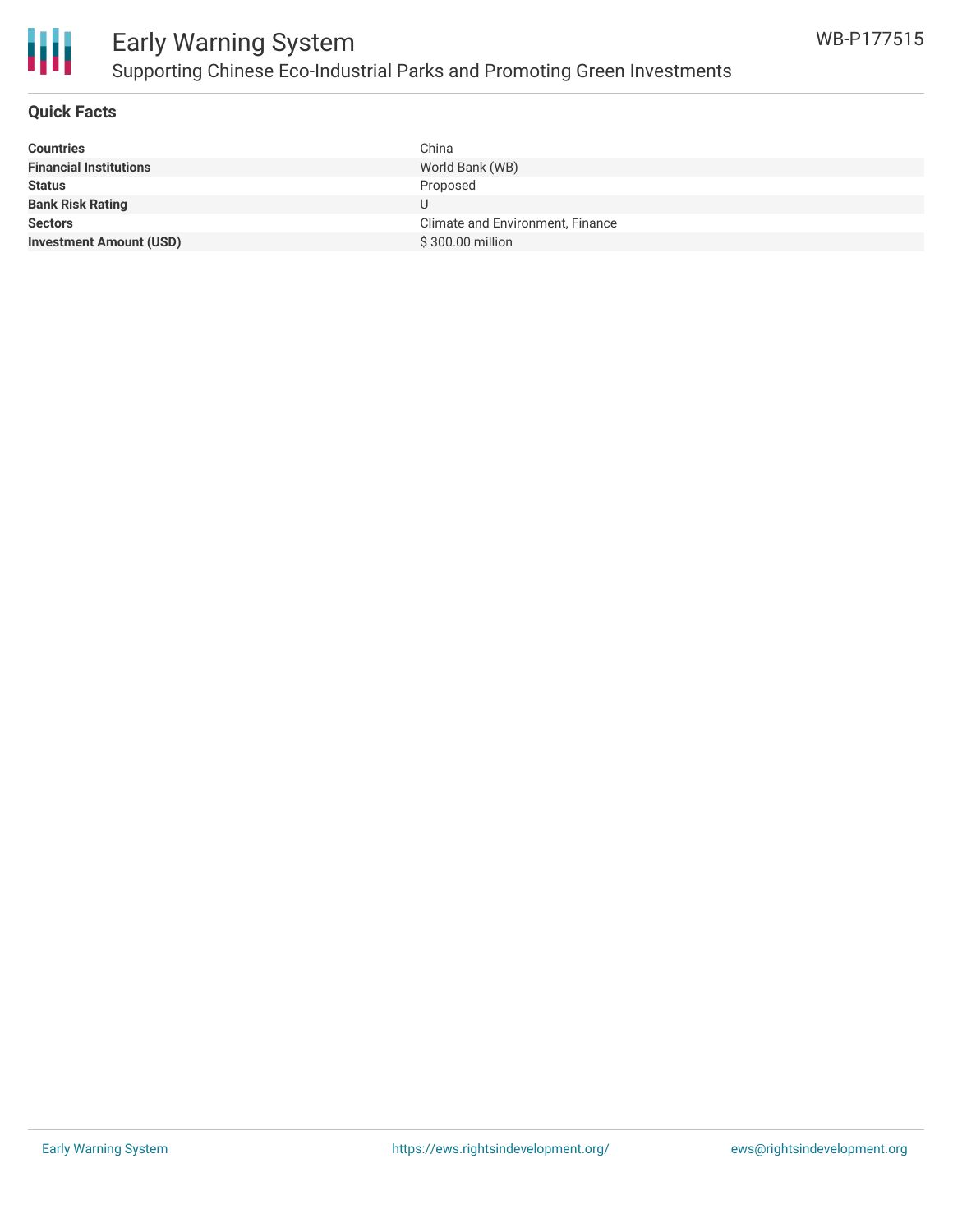

## **Project Description**

According to bank's website, "the development objective of this operation is to contribute to decarbonization of China's industrial sector and enhance its green competitiveness in a selected province by (i) accelerating and deepening the shift to an EIP model at the provincial level and (ii) s trengthening incentives for greening investments and improving access to green financing for IPs and their tenants."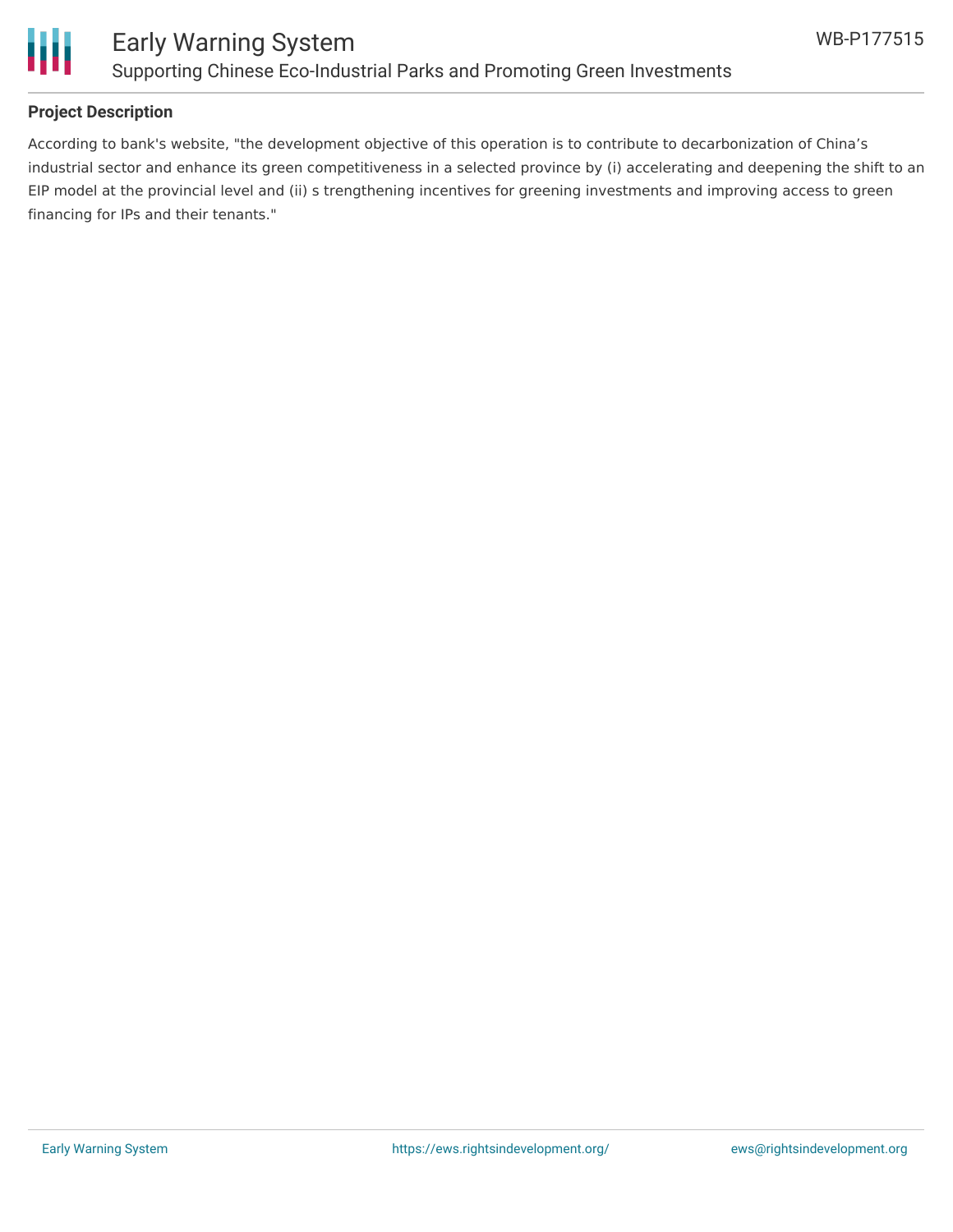

# Early Warning System Supporting Chinese Eco-Industrial Parks and Promoting Green Investments

### **Investment Description**

World Bank (WB)